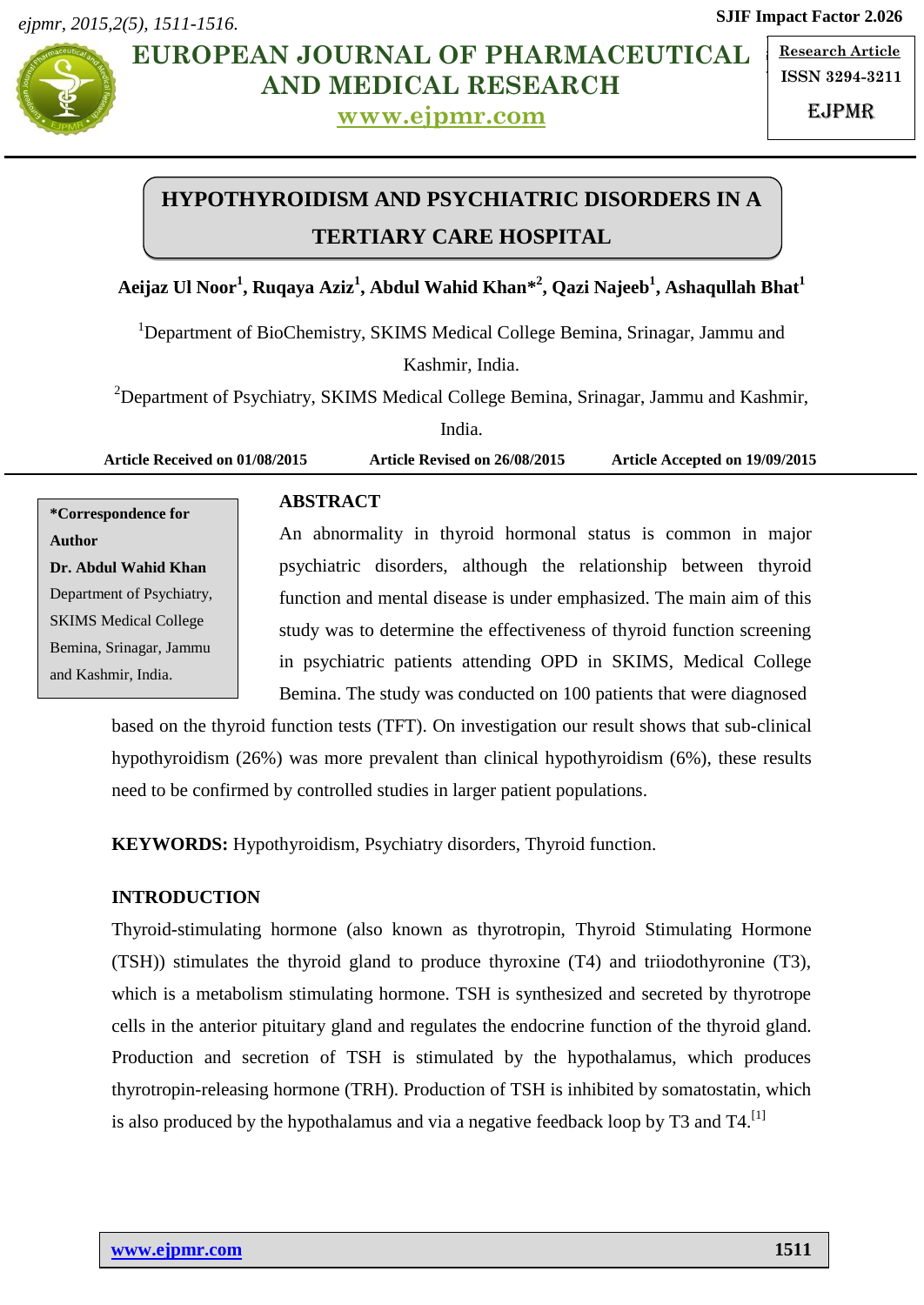The relation between thyroid function and mental disorders has long been recognized. Thyroid disorders, including both hypothyroidism and hyperthyroidism, may be accompanied by various neuropsychiatric manifestations, ranging from depression<sup>[2]</sup> and anxiety<sup>[3]</sup> to psychosis.<sup>[4]</sup> Thyroid diseases may be caused by qualitative or quantitative alterations in hormonal secretion, the increase in size of the gland or both mechanisms. The shortage of thyroid hormones produces hypothyroidism and excessive secretion causes hyperthyroidism. Thyroidism includes disorders with various etiologies characterized by inflammation of the thyroid gland. In hypothyroidism, the patient may present depression with sensory, cognitive and behavioral disturbances.

Subclinical hypothyroidism is the most common condition found by screening using TFT. Five to 10% of adult women have an elevated TSH level.<sup>[5]</sup> In an analysis of the U.S. population, the prevalence of subclinical hypothyroidism was reported to be 1.2-5.8% among women and 1.8-3.4% among men. In the Whickham survey, a large, high-quality, populationbased study with a 20-year follow-up, the prevalence was 4.0-17.4% among women and 1.0- 6.2% among men. In an older subset of the population (greater than 60 years of age), the prevalence was about 1% in men and 1.5% in women.<sup>[6]</sup> In another study, the prevalence of thyroid disease among inpatients was approximately 1-2% and was similar to the outpatient population.<sup>[7]</sup> Lastly, in a study of adolescents, subclinical hypothyroidism was reported in 1.7% of patients and subclinical hyperthyroidism was reported in 2.3% of patients. [8]

Taken together, these data demonstrate the unclear relationship between thyroid function and mental diseases. As a result, one important question is whether a physician should screen thyroid functions in psychiatric patients who have no specific indication for thyroid testing. Therefore, the main aim of this preliminary study was to determine the effectiveness of thyroid function screening in psychiatric patients upon hospitalization in Srinagar.

#### **MATERIALS AND METHODS**

This cross sectional study was conducted on 100 patients attending psychiatric out patient department (OPD) in the SKIMS medical College, Bemina. Age of patients varied between 15 and 80 years. Informed consents of the patients were obtained during admission to the hospital. Patients were diagnosed according to the Diagnostic and Statistical Manual of Mental Disorders (DSM-IV). TFT was performed on all 100 inpatients. Venous blood samples were drawn for measurements of serum TSH, thyroxin (T4) and triiodothyronine (T3) after an overnight fast. Serum TSH, T4, and T3 levels were analyzed by Ultrasensitive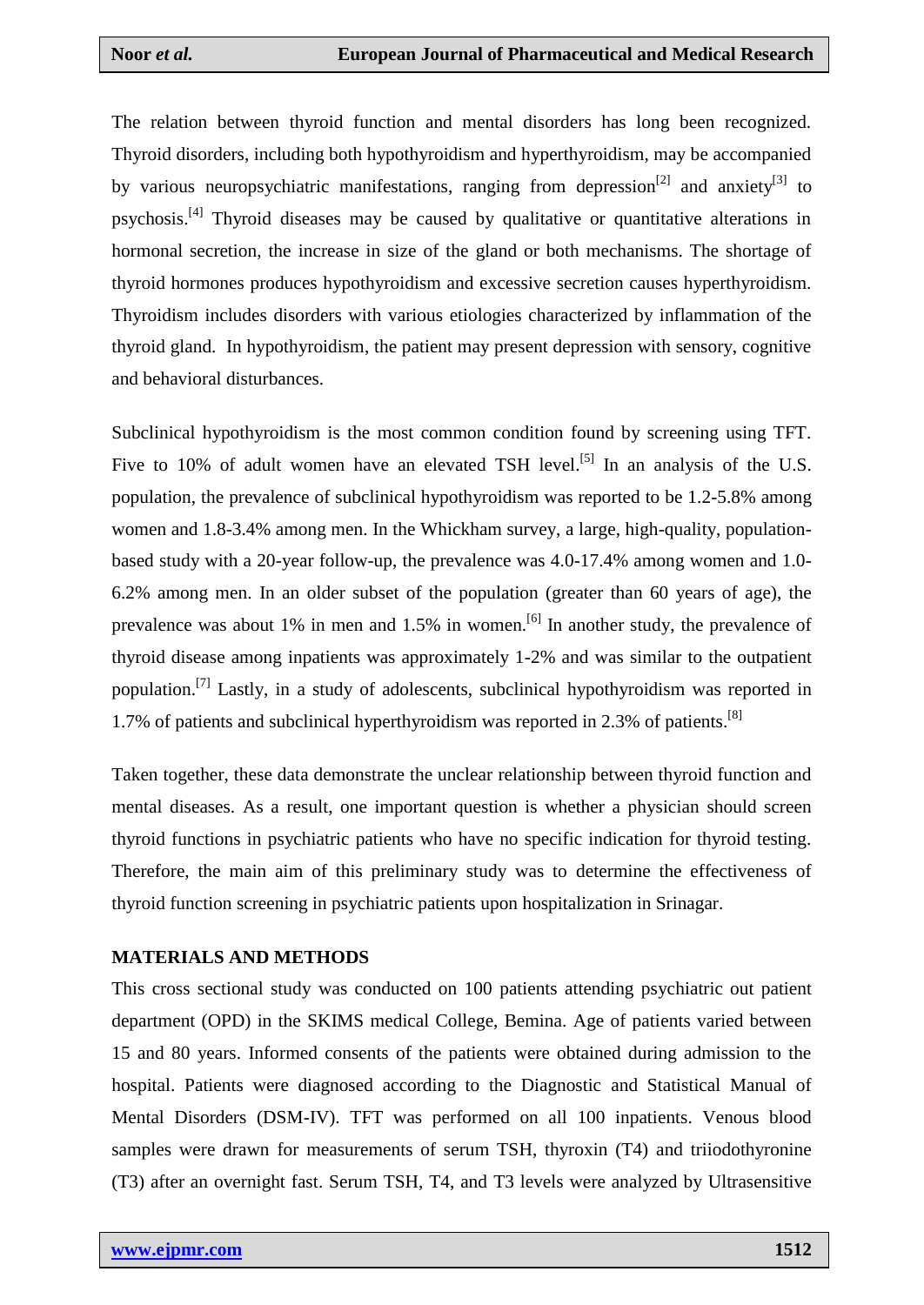Sandwich Chemiluminesence Immunoassay. Normal ranges were defined as 0.3-5.5 mIU/ml for serum TSH, 4.5-12.0 ng/dl for T4, and 60-200 ng/dl for T3.

## **RESULTS**

Out of 100 patients included in the study, 43 were males and 57 were females, with study population consisted of patients aged 15–80 years. TFT were performed on all patients attending the psychiatry unit. Of the 100 patients Sub-Clinical Hpothyroidism was observed in 8 patients (30.77%) with Major Depressive Disorder, 4 patients (15.39%) with Schizophrenia, 6 patients (23.07%) with anxiety disorders, 3 patients (11.54%) with Autism Spectum Disorder, 3 patients (11.54%) with Bipolar Associated Disorder, and 2 patients (7.69%) with Dementia (Table 1). However, Clinical Hpothyroidism was seen in 6 patients (6%) out of 100 patients with Major Depressive Disorder (Table 2).

**Table 1: Prevalence of Sub-Clinical Hpothyroidism in Psychiatric Patients**

| <b>Diagnosis</b>                   | <b>SubClinical</b><br>Hpothyroidism | $\frac{6}{9}$ |
|------------------------------------|-------------------------------------|---------------|
| Major Depressive Disorder          |                                     | 30.77%        |
| Shizophrenia                       |                                     | 15.39%        |
| <b>Anxiety Disorder</b>            |                                     | 23.07%        |
| <b>Autism Spectum Disorder</b>     | 3                                   | 11.54%        |
| <b>Bipolar Associated Disorder</b> |                                     | 11.54%        |
| Dementia                           |                                     | 7.69%         |
| Total                              | 26                                  |               |

**Table 2: Prevalence of Clinical Hpothyroidism in Psychiatric Patients.**

| <b>Diagnosis</b>             | <b>Clinical</b><br><b>Hpothyroidism</b> | $\frac{6}{9}$ |
|------------------------------|-----------------------------------------|---------------|
| Major Depressive<br>Disorder |                                         | 6%            |

#### **DISCUSSION**

From the Table it is evident that depressives have a raised TSH. Raised TSH indicates that the thyroid gland did not work properly in those subjects leading them to sub-clinical or clinical hypothyroidism. The phenomenon may be explained by the changes in the neurotransmitter system. The basic homeostatic mechanism of different hormones, peptide hormones in particular, depend on hypothalamic control via the hypothalamo—hypophyseal portal system which carries hypothalmic factors to the pituitary and thereby controls the pituitary. It has been well documented for the efficacy of TSH a minimum amount of TRH (Thyroid Releasing Hormone) is obligatory. The secretion of T.R.H. is dependent on two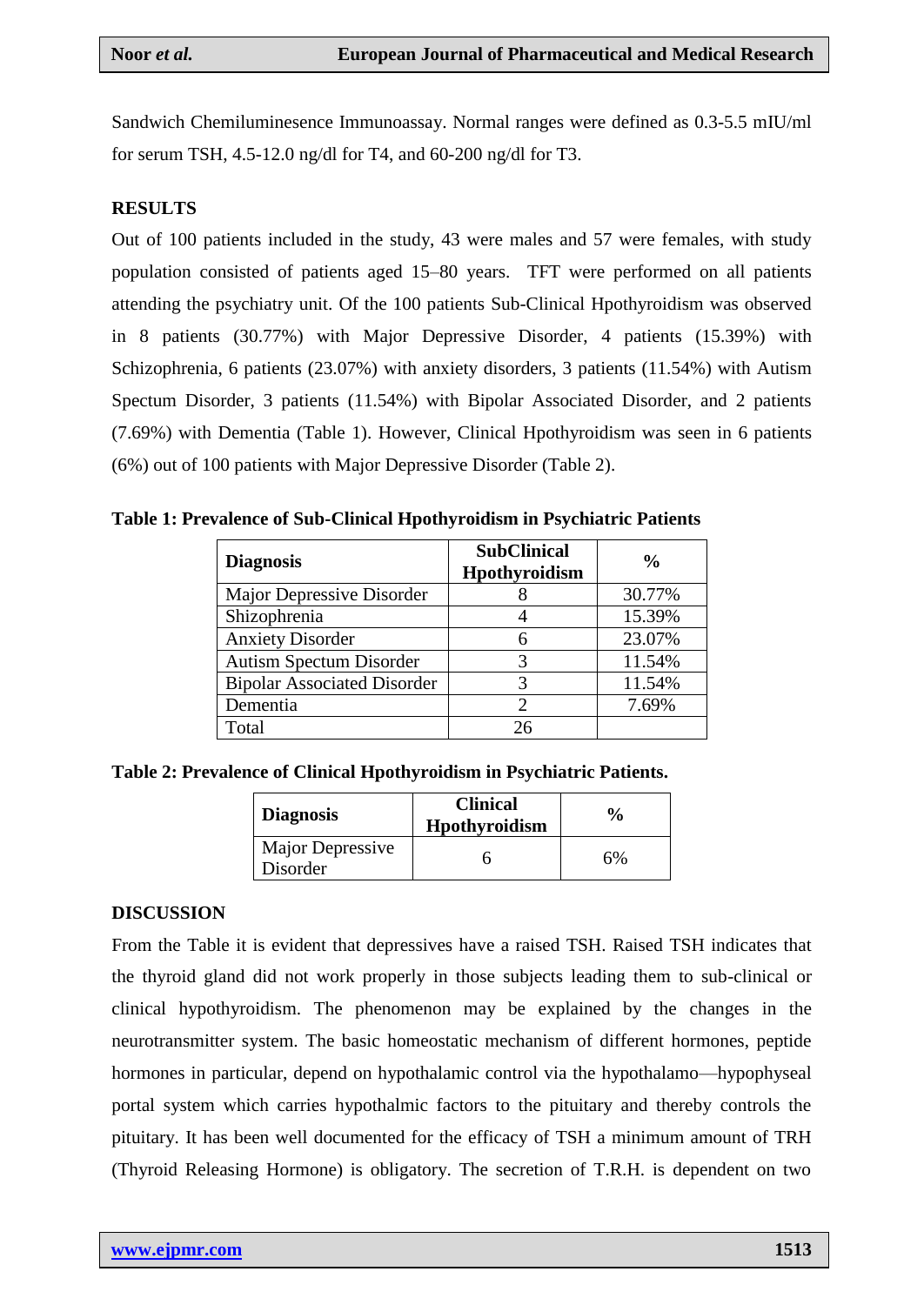factors namely Dopamine and Serotonin. When there is decrease in dopamine concentration due to greater utilisation via the M.A.O. (Monoamine Oxidase) pathway or through COMT (Catecholamine O Methyl Transferase) pathway TRH becomes less available and as such TSH fails to exert its influence over the thyroid in production of T3, T4. Our results indicated that thyroid abnormalities were present in patients with Major Depressive Disorder, Shizophrenia, Anxiety Disorder, Autism Spectum Disorder, Bipolar Associated Disorder and Dementia attending tertiary-care general hospital unit. Sub-Clinical Hypothyroidism was more frequent in Major Depressive Disorder as compared to other psychiatric disorders. We further found that sub-clinical hypothyroidism (26%) was more prevalent than clinical hypothyroidism (6%) in psychiatry patients. Similar findings was found in a study of Borax G.C etal in  $1980<sup>9</sup>$ , on thyroid function in different psychiatric disorders and he reported that depressive patients had Sub-Clinical Hypothyroidism and Clinical Hypothyroidism and Brouwer J.P etal in  $2005^{[10]}$  reported higher thyroid stimulating hormone (TSH) in depressive patients. We find that sub-clinical hypothyroidism (26%) was more prevalent than clinical hypothyroidism (6%) as reported by Holowell J.P etal in  $2002^{[11]}$  and Chakrabarti etal in 2006.<sup>[12]</sup> showed that depressive patients have been suffering from sub-clinical hypothyroidism. The limitations of the present study include the small number of inpatients, so these results need to be confirmed by controlled studies in larger patient populations. Also these results may not reflect the prevalence of thyroid dysfunction in psychiatric disorders in general. Additionally, our findings do not reflect whether thyroid dysfunction is a cause or a result of psychiatric disorder and its treatment. Despite these limitations, the study highlighted the fact that abnormal thyroid hormonal status was frequently seen in this patient population. The implication with regard to screening of abnormal thyroid hormonal status and cost-effectiveness in the management of Major Depressive Disorders warrants further study.

#### **CONCLUSION**

On the basis of the findings of our study we may conclude that major psychiatric disorders namely major depressive disorders do have demonstrable changes in their thyroid functions. Our study concluded that prevalence of major depressive disorders was 30.77% in Sub-Clinical Hpothyroidism and 6 % in Clinical Hpothyroidism and this is more prevalent than other psychiatric conditions.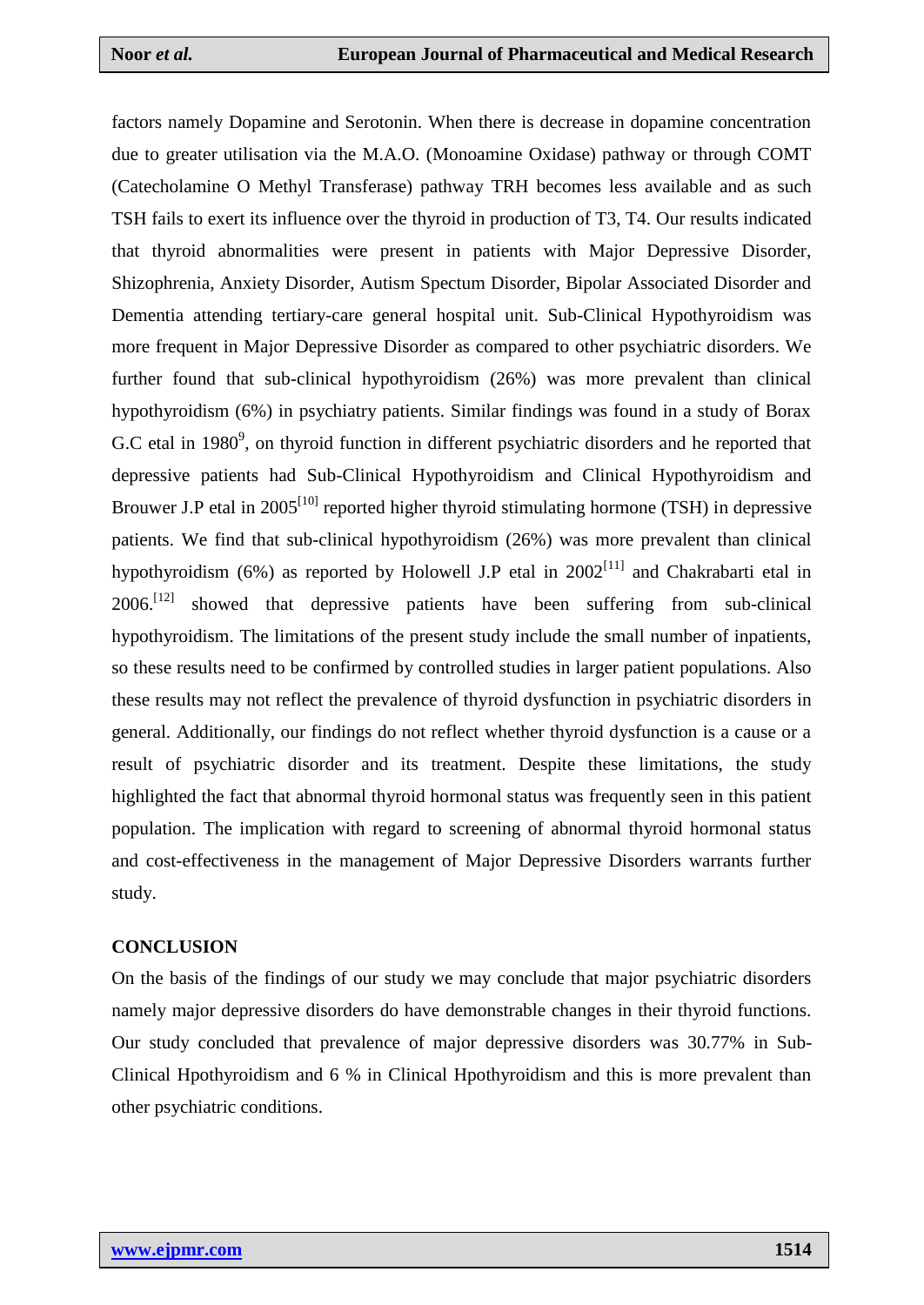## **ACKNOWLEDGEMENTS**

Authors gratefully acknowledge the management of Dept. of Biochemistry and Dept. of Psychiatry SKIMS Medical College, Bemina for providing the facilities to carry out this work.

**Competing interests:** The authors declare that they have no competing interests.

## **REFERENCES**

- 1. Larsen PR, Silva JE, Kaplan MM Relationships between circulating and intracellular thyroid hormones: physiological and clinical implications. Endocr Rev., 1981; 2: 87–102
- 2. Trzepacz PT, McCue M, Klein I, Levey GS, Greenhouse J. A psychiatric and neuropsychological study of patients with untreated Graves' disease. Gen Hosp Psychiatry., 1988; 10: 49–55.
- 3. Kathol RG, Delahunt JW The relationship of anxiety and depression to symptoms of hyperthyroidism using operational criteria. Gen Hosp Psychiatry., 1986; 8: 23–28,
- 4. Snabboon T, Khemkha A, Chaiyaumporn C, Lalitanantpong D, Sridama V Psychosis as the first presentation of hyperthyroidism. Intern Emerg Med., 2009; 4: 359–360
- 5. Bensenor I. Screening for thyroid disorders in asymptomatic adults from Brazilian populations. Sao Paulo Med J., 2002; 120: 146-151.
- 6. Helfand M. Screening for subclinical thyroid dysfunction in nonpregnant adults: A summary of the evidence for the U.S. preventive services task force. Ann Intern Med., 2004; 140: 128-141.
- 7. Attia J, Margetts P, Guyatt G. Diagnosis of thyroid disease in hospitalized patients: A systematic review. Arch Intern Med., 1999; 159: 658-665.
- 8. Wu T, Flowers JW, Tudiver F, Wilson JL, Punyasavatsut N. Subclinical thyroid disorders and cognitive performance among adolescents in the United States. BMC Pediatr., 2006; 6: 12.
- 9. G. G. Borah, A. B. Ghosh, S. K. Pal, K. K. Ghosh and D. N. Nandi. Thyroid function in different psychiatric disorders. Indian J. Psychiat., 1980l 22: 200—202.
- 10. [Brouwer JP,](http://www.ncbi.nlm.nih.gov/pubmed/?term=Brouwer%20JP%5BAuthor%5D&cauthor=true&cauthor_uid=15745924) [Appelhof BC,](http://www.ncbi.nlm.nih.gov/pubmed/?term=Appelhof%20BC%5BAuthor%5D&cauthor=true&cauthor_uid=15745924) [Hoogendijk WJ,](http://www.ncbi.nlm.nih.gov/pubmed/?term=Hoogendijk%20WJ%5BAuthor%5D&cauthor=true&cauthor_uid=15745924) [Huyser J,](http://www.ncbi.nlm.nih.gov/pubmed/?term=Huyser%20J%5BAuthor%5D&cauthor=true&cauthor_uid=15745924) [Endert E,](http://www.ncbi.nlm.nih.gov/pubmed/?term=Endert%20E%5BAuthor%5D&cauthor=true&cauthor_uid=15745924) [Zuketto C,](http://www.ncbi.nlm.nih.gov/pubmed/?term=Zuketto%20C%5BAuthor%5D&cauthor=true&cauthor_uid=15745924) etal. Thyroid and adrenal axis in major depression: a controlled study in outpatients. European Journal of Endocrinology., 2005; 152: 185–191.